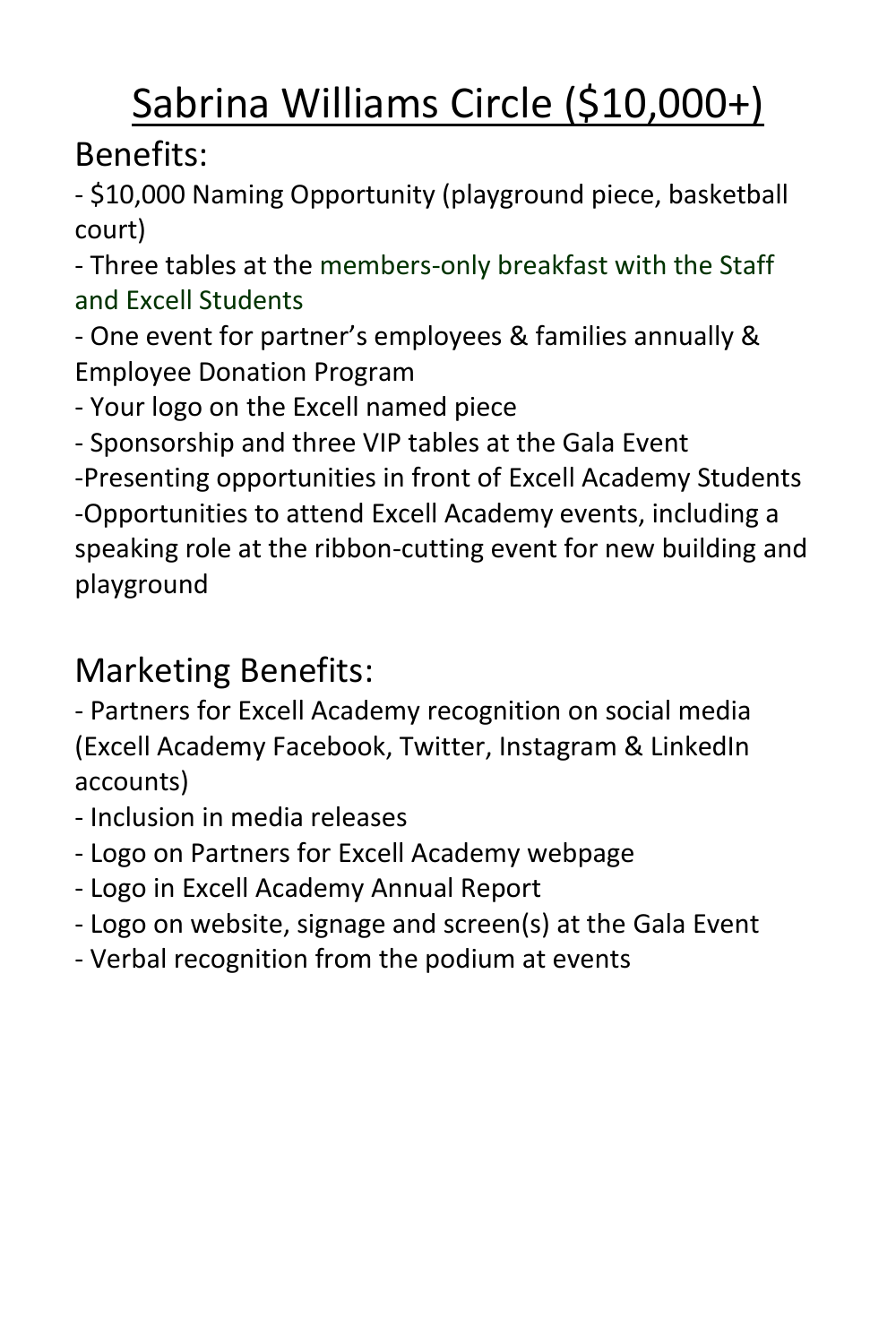# Scholastic Level Partner (\$5,000)

Benefits:

- \$5,000 naming opportunity (playground section)

- Two tables at the members-only breakfast with the Staff and Excell Academy Students

- One event for partner's employees annually & Employee Donation Program

- Sponsorship and two VIP tables at the Gala Event

-Presenting opportunity in front of Excell Academy Students -Opportunities to attend Excell Academy events, including a speaking role at the ribbon-cutting event for new building

## Marketing Benefits:

- Inclusion in media releases
- Logo on Partners for Excell Academy webpage
- Logo in Excell Academy Annual Report
- Logo on website, signage and screen(s) at the Gala Event
- Verbal recognition from the podium at events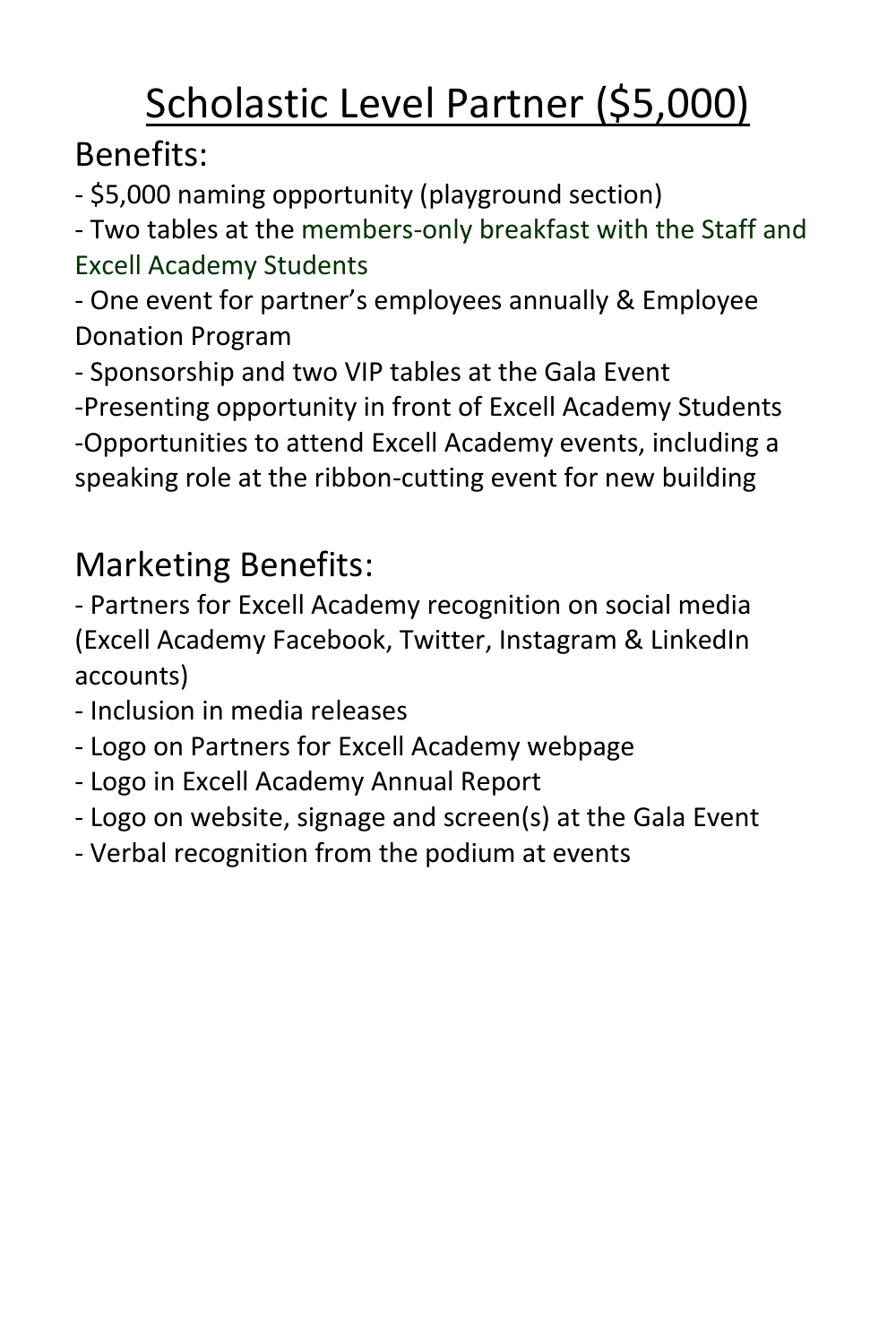## Recess Level Partner (\$2,500)

Benefits:

- One table at the members-only breakfast with the Staff and Excell Academy Students

- One event for partner's employees annually & Employee Donation Program

- \$2,500 naming opportunity
- Sponsorship and one VIP table at the Gala Event

## Marketing Benefits:

- Inclusion in media releases
- Logo on Partners for Excell Academy webpage
- Logo in Excell Academy Annual Report
- Logo on website, signage and screen(s) at the Gala Event
- Verbal recognition from the podium at events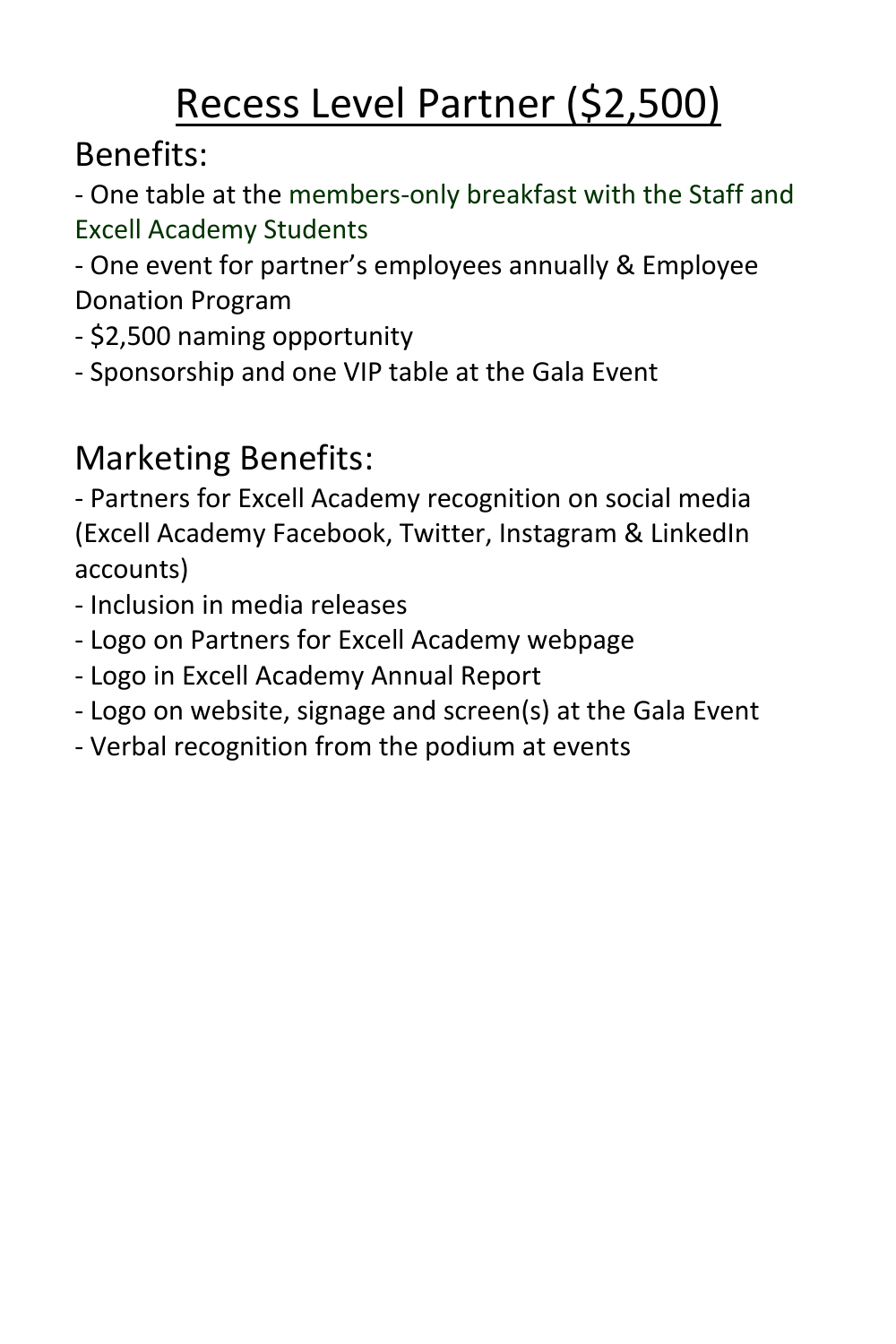# Learner Level Partner (\$1,000)

Benefits:

- Five seats at the members-only breakfast with the Staff and Excell Academy Students

- Employee Donation Program
- \$1,000 naming opportunity
- Sponsorship and one table at the Gala Event

## Marketing Benefits:

- Inclusion in media releases
- Logo on Partners for Excell Academy webpage
- Logo in Excell Academy Annual Report
- Logo on website, signage and screen(s) at the Gala Event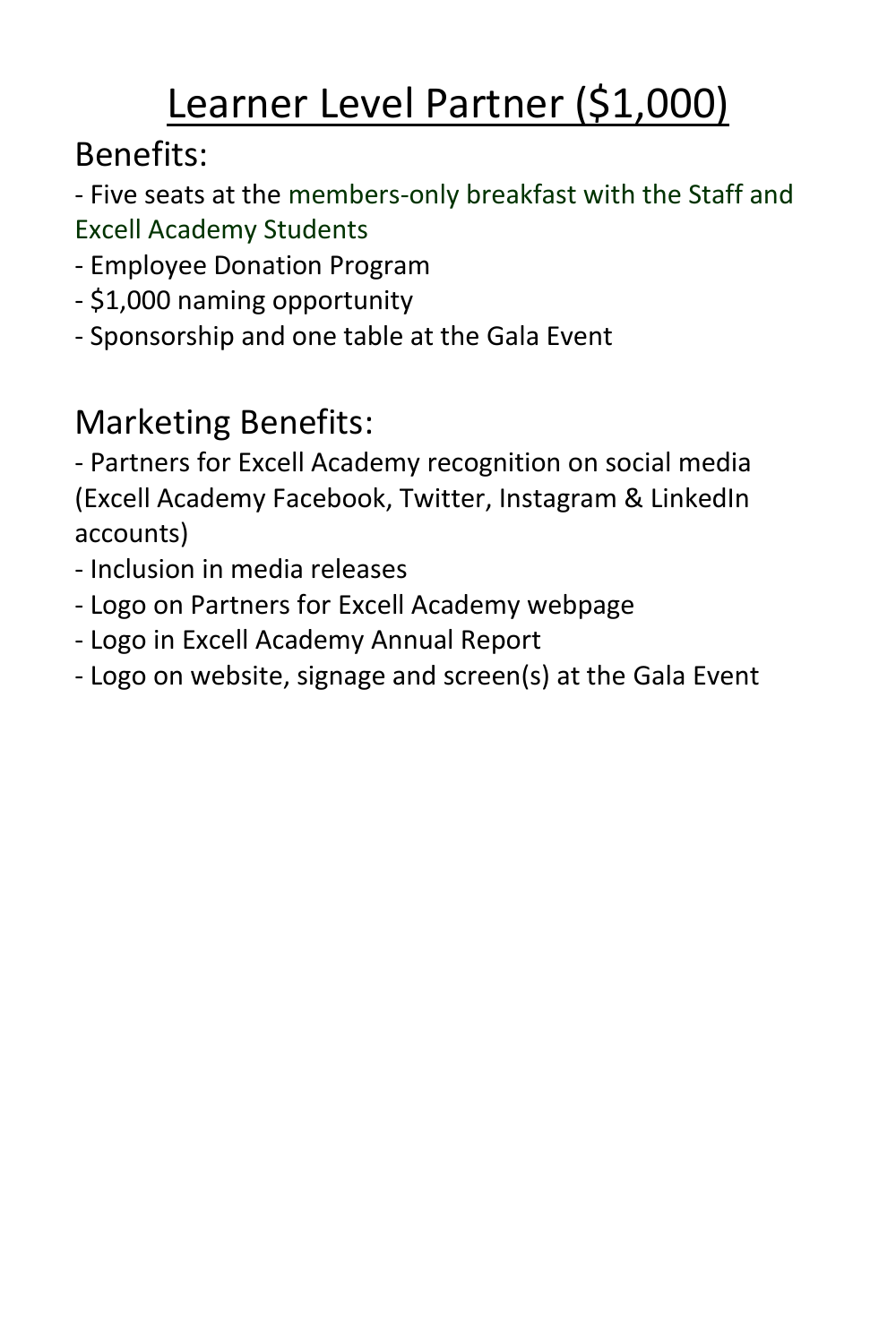## Educator Level Partner (\$750)

#### Benefits:

- Three seats at the members-only breakfast with the Staff and Excell Academy Students

- Sponsorship and four seats at the Gala Event

### Marketing Benefits:

- Name on Partners for Excell Academy webpage
- Name in Excell Academy Annual Report
- Name on website, signage and screen(s) at the Gala Event